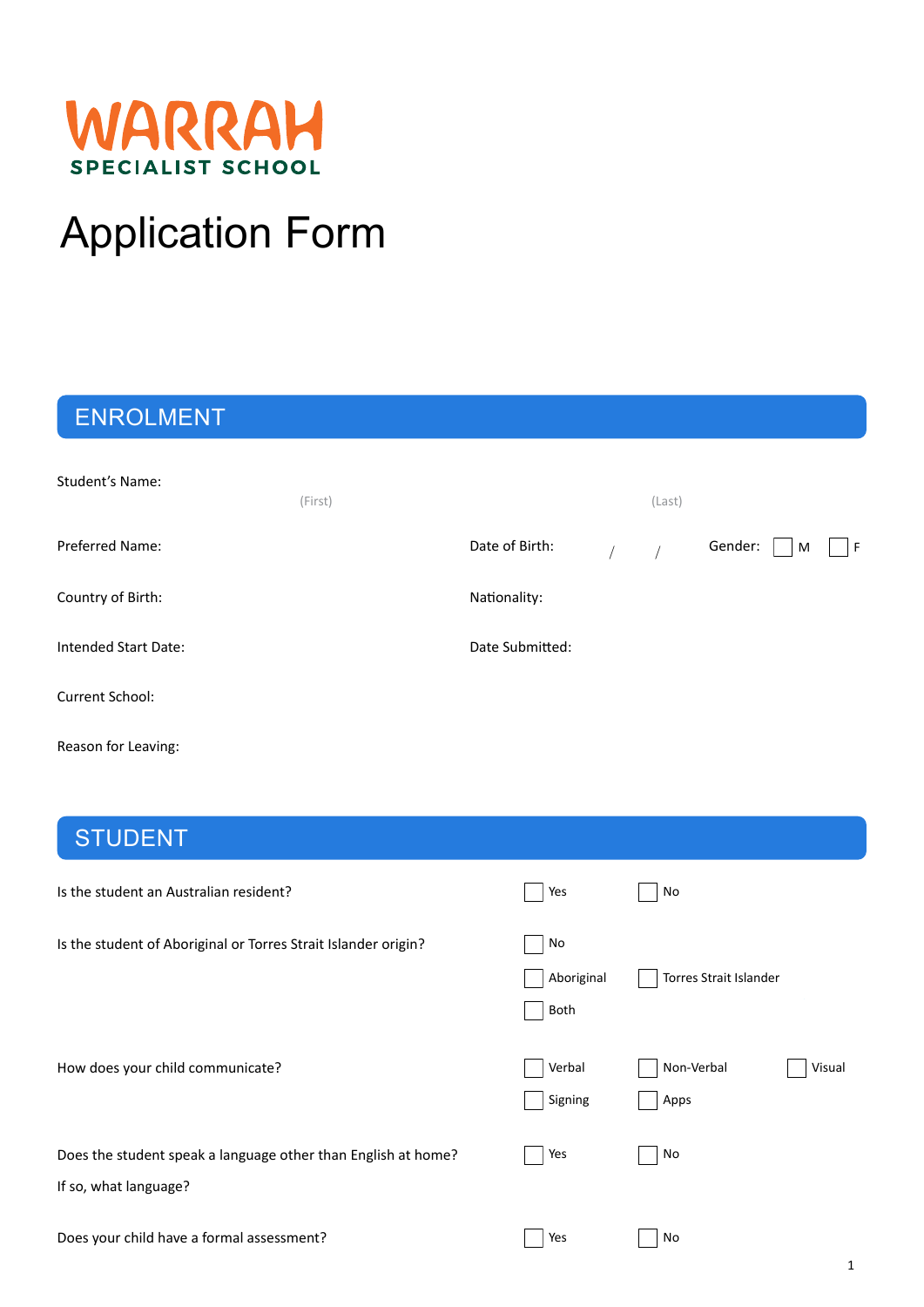Please indicate if your child has any of the following:

| Autism                                      | <b>Hearing Impairment</b>      | Mental Health                              |
|---------------------------------------------|--------------------------------|--------------------------------------------|
| <b>Physical Disability</b>                  | <b>Intellectual Disability</b> | Attention Deficient Disorder               |
| <b>Behaviour Disorder</b>                   | Language Disorder              | Attention Deficient Hyperactivity Disorder |
| Vision Impairment                           | Acquired Brain Injury          | Other                                      |
| Does the child have a current NDIS package? |                                | Yes<br>No                                  |

(This is to enable us to link you to NDIS services within Warrah if required)

| <b>PARENT</b>                      |                             |                                   |           |
|------------------------------------|-----------------------------|-----------------------------------|-----------|
| Father/Guardian:<br>Mr             | Dr                          |                                   |           |
| First Name:                        |                             | Last Name:                        |           |
| Address: (If different to student) |                             | Suburb:                           | Postcode: |
| Country of Birth:                  |                             | Language: (If other than English) |           |
| Do you require an interpreter?     | Yes<br>$\mathsf{No}$        | Nationality:                      |           |
| Occupation:                        |                             | <b>Full Time</b><br>Part Time     | Casual    |
| Work Phone:                        | Home Phone:                 | Mobile Phone:                     |           |
| Email:                             |                             |                                   |           |
| Mother/Guardian:<br>Mrs            | $\mathsf{Ms}$<br>Miss<br>Dr |                                   |           |
| First Name:                        |                             | Last Name:                        |           |
| Address: (If different to student) |                             | Suburb:                           | Postcode: |
| Country of Birth:                  |                             | Language: (If other than English) |           |
| Do you require an interpreter?     | $\mathsf{No}$<br>Yes        | Nationality:                      |           |
| Occupation:                        |                             | <b>Full Time</b><br>Part Time     | Casual    |
| Work Phone:                        | Home Phone:                 | Mobile Phone:                     |           |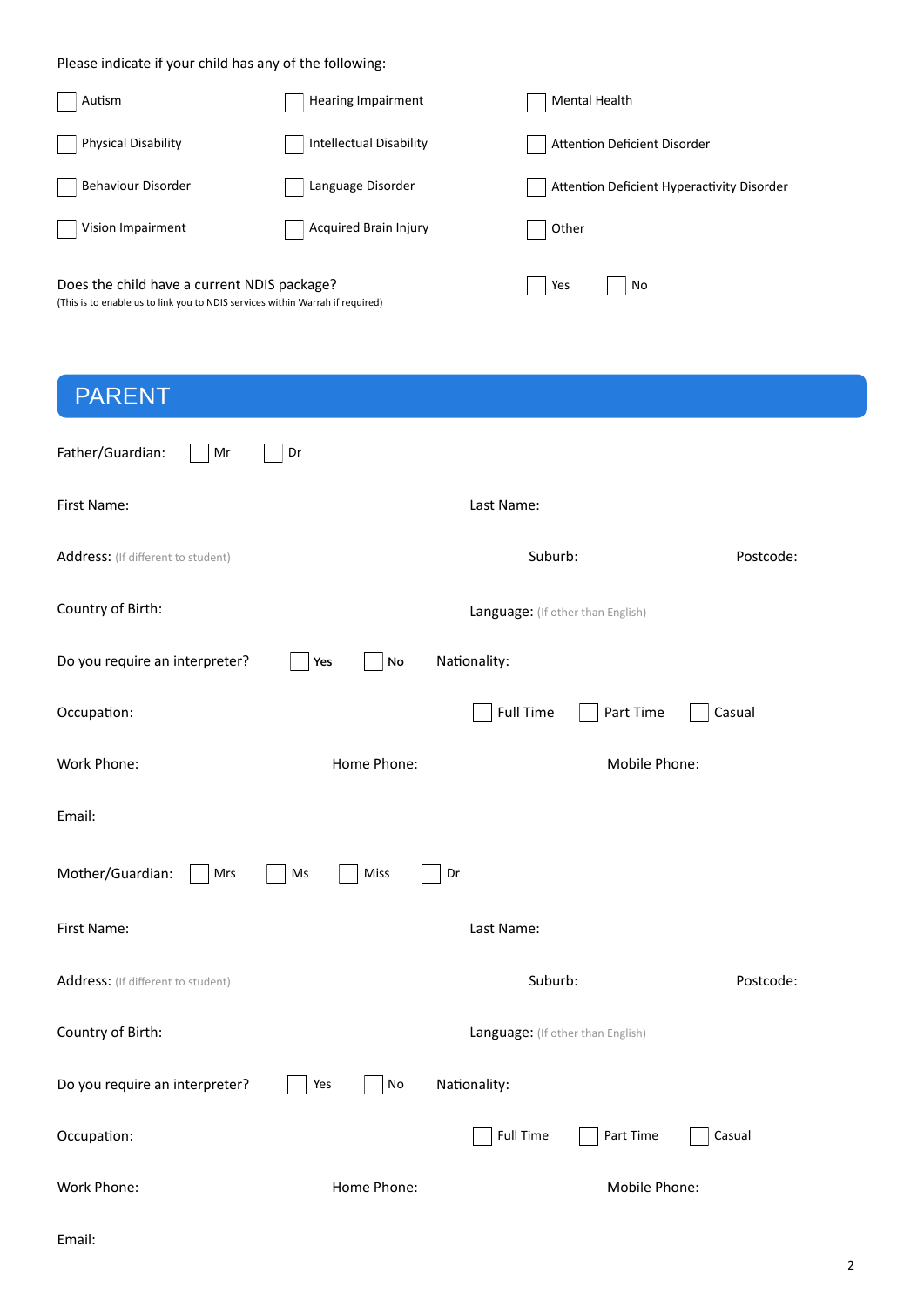# FAMILY

| Student's Residential Address:                                  | Suburb:            | Postcode: |
|-----------------------------------------------------------------|--------------------|-----------|
| <b>Mailing Address:</b>                                         | Suburb:            | Postcode: |
| Home Phone:                                                     |                    |           |
| <b>Emergency Contact:</b> (If unable to reach parents)          | (First)            | (Last)    |
| Relationship to student:                                        |                    |           |
| Daytime Phone:                                                  |                    |           |
| Is there a court order pertaining to the custody of your child? | Yes<br>No          |           |
| Is there shared custody arrangements for your child?            | Yes<br>No          |           |
| Student lives with:<br><b>Both Parents</b><br>Mother            | Father<br>Guardian | Other     |

### YOUR CHILD

#### SUPPORT NEEDS

Describe your child's special support needs: (e.g. dressing, sleeping, eating, toileting, personal care, mobility)

Describe your child's social skills: (e.g. shy, withdrawn, outgoing, plays well with others)

Does your child participate in out of school or holiday activities? (e.g. sport, music, art, camps etc.)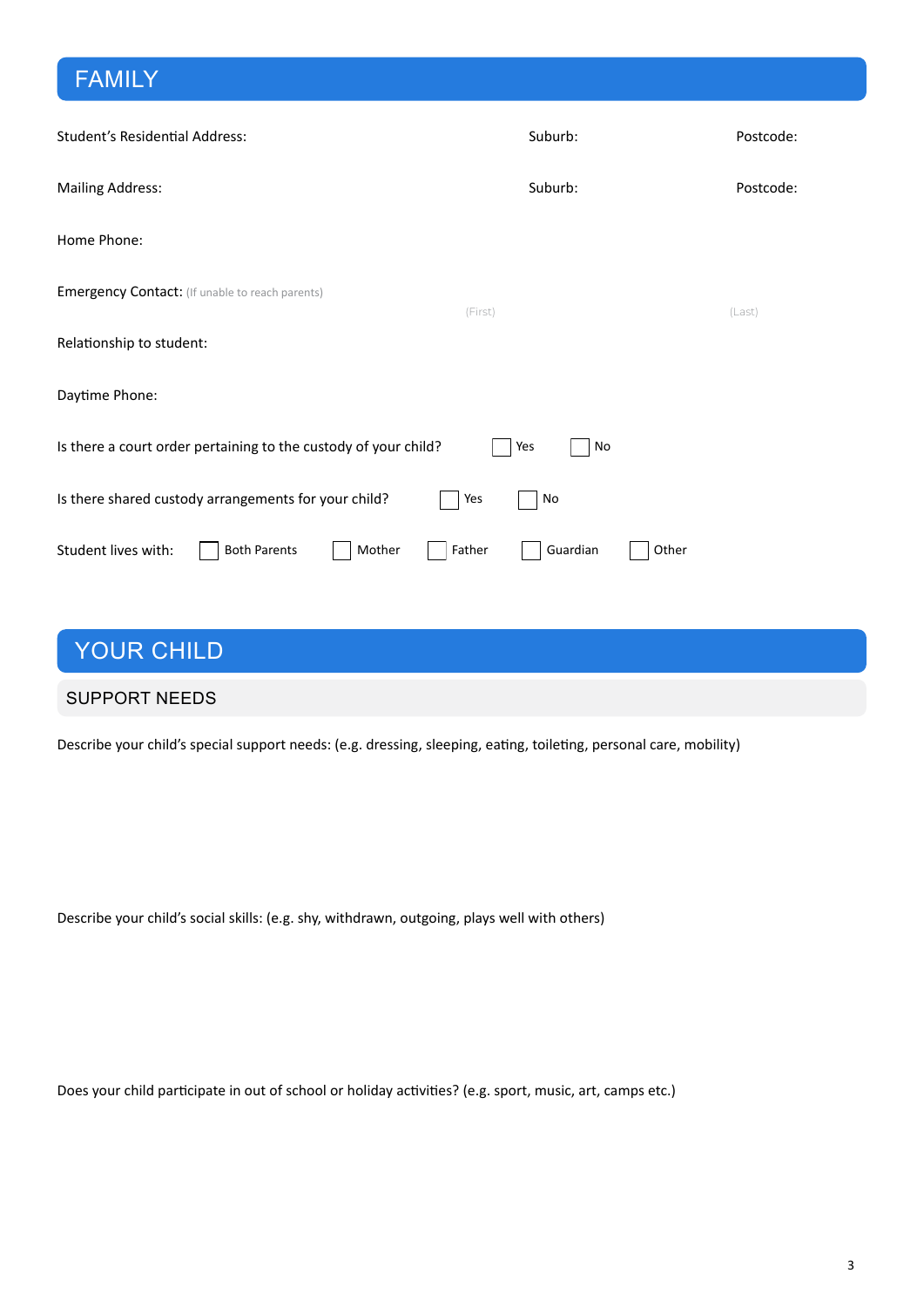#### BEHAVIOUR

What are some things your child likes to do?

```
What are your child's dislikes? (e.g. crowds, noise, food, etc)
```
Does your child display behavioural challenges? (e.g. self harm, running away, screaming, tantrums, hitting, kicking, spitting, swearing etc)

Are there any known triggers for this behaviour?

How do you manage this behaviour?

Does your child have a current behaviour management plan?

|  | Yes. |  | N٥ |
|--|------|--|----|
|--|------|--|----|

Does your child have awareness of danger? (e.g. road, water, fire, electrical safety)

### **DECLARATION**

I am aware that the Application Fee and Enrolment Fee are not refundable. If a place is offered I agree to pay the Enrolment Fee within 2 weeks of receiving the offer. I understand that if withdrawing a student from the School, one full term's notice should be supplied in writing to the Principal, or one term's applicable fee will be charged. I understand that acceptance of my child will depend on the outcome of an interview and availability of places in the school, and that this Enrolment Application does not ensure enrolment.

| Signed: |                   | Date: |
|---------|-------------------|-------|
|         | (Father/Guardian) |       |
| Signed: |                   | Date: |
|         | (Mother/Guardian) |       |

All information collected is treated in accordance with the school's Privacy Policy, which is available upon request.